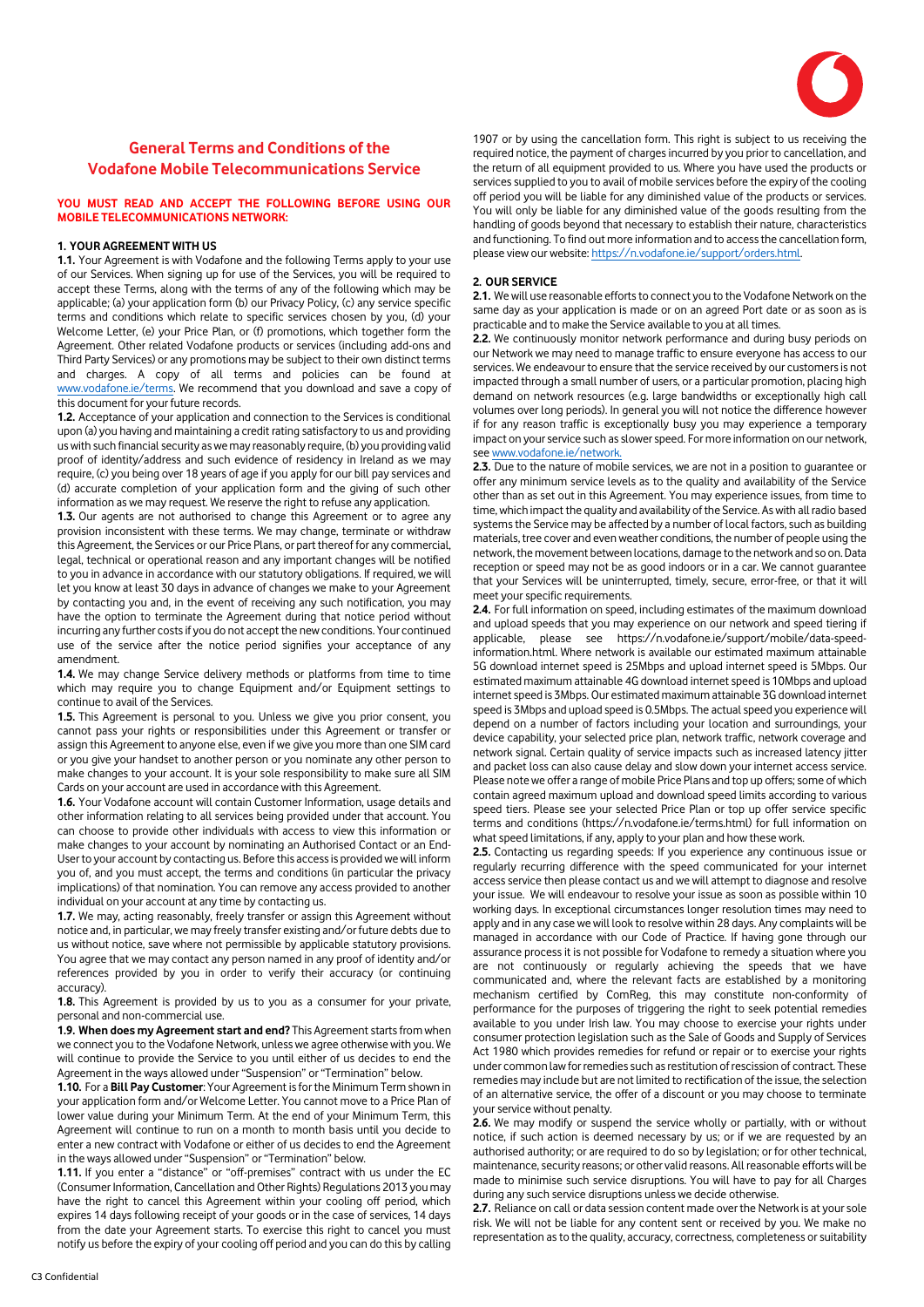

of any call or data session content. You acknowledge that call or data session content may be protected by copyright, trademark or other intellectual property rights. You accept and agree that content may be manipulated, distorted, adapted, modified, stored or forwarded by others without restriction on wireless networks and the internet, and we will not be responsible or liable for such acts. You agree not to manipulate, distort, adapt, modify or forward any other content without the prior consent of the holder of the rights in such content. We do not accept responsibility for the security of data sessions; when you conduct a data session, you do so at your own risk and are solely responsible for adopting such appropriate security measures against unauthorised access to and interference with your equipment (or associated software/hardware and data) as may be necessary.

**2.8.** We make no representation and give no warranty as to the content, quality, availability, suitability or timeliness of any Third Party Service. We reserve the right to suspend or withdraw access to Third Party Services on a temporary or permanent basis at any time. Third Party Services are used at your sole risk and we are not liable for any loss or damage suffered by you arising from the use of such services. We may be required to bill you for such services. This clause includes, but is not limited to, the use of Services to access third party websites not controlled by us. We accept no responsibility for their content or services and no endorsement or approval of such sites by us may be implied.

**2.9.** We reserve the right, without prejudice to any other provisions of this Agreement, to issue such reasonable instructions or policies, either directly to your Equipment or by making available on www.vodafone.ie, concerning the use of the Services as may be necessary in the interests of; safety, quality of service, other customers, telecommunications services as a whole, or for any other valid reason. These may include acceptable use or fair use policies which provide more detail about the rules for use of certain Services in order to ensure that use of the Services is not excessive, to manage the Network, to combat or prevent fraud, or any security or vulnerability threats, and where the Services we offer or may introduce require certain rules, to ensure they can be enjoyed by all of our customers. If a fair usage policy applies to your account this will be detailed in your Price Plan, which sets out acceptable usage. You agree to comply with any policy (including any amended policy) as issued by us from time to time that applies to your use of the Services and a copy of these policies can be requested from Customer Care or viewed on www.vodafone.ie.

**2.10.** Directory Services and Caller Display: You have a right to an entry, without charge, in the National Directory Database (NDD) at any time. On your request to Customer Care we will include your name, address and your Phone Number in the list we sent to the NDD and, unless advised by you, request that you will not be included on the NDD opt in direct marketing list. We shall display your Phone Number to called persons unless you request otherwise, which you can do by contacting Customer Care.

**2.11.** You can use the Services to access emergency services by calling '999' or '112' free of charge. In accordance with mandatory regulatory requirements, your caller location data may be passed to the emergency services. However, your ability to access emergency services in this way is dependent on the type of service you are using and you may be restricted from accessing emergency services because of operational and technical circumstances beyond our control, such as battery and coverage.

**2.12.** If you are under 18 you are not allowed access any services which are specified by us for customers who are aged 18 or over. If you are aged 18 or over and wish to access these services, you must meet the requirements of our age verification process.

# **3. YOUR OBLIGATIONS**

**3.1.** You agree that you are responsible for the acts and omissions of all persons using the Services and Equipment under this Agreement. Without any prejudice to any provision of this Agreement, you agree;

a. to use the Service as a consumer for your own private, personal and noncommercial use. For the avoidance of doubt, you may not resell the Service. If you use the Services for commercial purposes, you will be in breach of this Agreement and will not be entitled to rely on consumer rights legislation;

b. to adhere to and use the Services in accordance with this Agreement, any other reasonable requests or instructions we give to you under this Agreement and/or the instructions of an authorised authority and you understand that failure to comply with same entitles us to disconnect the Services in accordance with these Terms;

c. the information on your application form is accurate and you will provide any further information and assistance, as may be reasonably requested by us. Such requests may relate to our ability to enable the delivery of Services to you; to investigate any faults or issues; and to investigate to the manner of using or provision of the Services, including any alleged offences;

d. to not use, or permit the use of, the Service or the Equipment for any improper, abusive, indecent, obscene, unlawful, harmful, unauthorised, defamatory or fraudulent purpose or to cause any injury, offence or annoyance to any person or in a way that breaches another person's rights or for any commercial purpose (including the sending of automated or unsolicited messages to any person);

e. to not use, or permit the use of, the Service or the Equipment so as to cause the operation of the Network or the quality of service to be jeopardised, impaired or interrupted or to interfere with the integrity or security of any telecommunications or IT network or system;

f. to only use approved Equipment with the Network, to comply with all laws, regulations and user guides governing its use and to remain solely responsible for the manner in which the Equipment is used;

g. to promptly pay all Charges and to promptly notify us of any change of name, address, other contact details or cessation of the Service by you;

h. to tell us immediately by telephone, if our Equipment and/or SIM Card is lost or stolen or your SIM Card is damaged. You will remain liable for all Charges incurred until we are specifically aware of same. We will provide a replacement SIM Card and we may charge you for this replacement SIM by deducting the cost from your account. The loss or inability to use the Equipment or SIM Card does not automatically terminate this Agreement or your liabilities; and,

i. to indemnify and hold us harmless against all liabilities, claims, damages, losses, expenses, costs and proceedings, howsoever arising from any breach of this clause.

#### **4. CHARGES AND PAYMENT**

**4.1.** We offer a range of Price Plans with different rates and methods of charging. Charging rates and methods may vary depending on the type of call, data or text sent or received. You must pay all Charges incurred through your SIM Card or Equipment whether or not incurred by you personally and for all costs incurred in enforcing this Agreement through one of the payment options we make available to you. Charges include VAT unless otherwise specified. Usage of Services outside of your Price Plan allowance will be charged for at the rates on our Charges webpage. Any unused portion of the monthly allocation associated with a Price Plan or top up offer cannot be carried over to the next billing period, unless otherwise specified by us. Legacy price plans may not always be available. Details of all up to date bill pay and PAYG Price Plans, top up offers and Charges for the Services including bundled Services are published o[n www.vodafone.ie/rates](http://www.vodafone.ie/rates) or are available on request from Customer Care.

**4.2.** We may require you to pay a deposit as security for payment of Charges. A deposit is refundable after termination of this Agreement or after a satisfactory payment record is established and you have paid all amounts owing to us. Advance payments may also be required, which will be credited to your account. No interest will accrue on any deposit or advance payment.

**4.3.** For bill transparency and to help you monitor your level of consumption you can view your bill and usage using your online My Vodafone account on our Website or use our Vodafone mobile app.

**4.4.** We may choose the manner, time and methods as to how all Charges, deposits or advance payments will be paid. We reserve the right, at any time, to set-off any sum owing by you to us against any sum due by us to you, whether under this or any other agreement with us. We reserve the right to charge you reasonable administration and collection costs for failed payments or non-payments. This includes, but is not limited to, a charge for each occasion a direct debit payment fails (provided the failure is not caused by us).

**4.5.** Please note that certain Services are charged on the basis of the volume or type of transmissions sent and/or received by your Equipment over the Network except where your Price Plan provides otherwise. Our determination of the volume of transmissions will be conclusive. Volume indications given on handset screens may not be accurate. If there is a minimum charge for each session conducted using your Equipment and such session is terminated for any reason, the minimum charge may apply again if it is re-established.

**4.6.** Each 160 characters (or part thereof) of each non-MMS text message in the English language is charged as a separate text message. The number of characters allowed per text message may be reduced where the default language is changed from English. In some instances, the customer's device may convert larger messages which contain special characters or emoji(s) to a Multi-Media message (MMS), please note that text messages sent over MMS are charged by reference to the volume of data sent. Whilst we will make every effort to ensure that all text messages are delivered, you will be liable for all charges in respect of any text messages that are not delivered.

#### **4.7.** For a **Bill Pay Customer:**

a. Your bill will be provided on a periodic basis (usually monthly) and will state the amount you owe to us and the due date of payment. By default, your bill is provided to you online via electronic format. If you would prefer to receive your bill in a paper format, please contact Customer Care and we will arrange this for you free of charge. If you opt for paper billing, this will be sent to the billing address shown on the application form (or any other address notified to us) and will be deemed received on the second postal day after the date of posting. We may for operational reasons change our billing methods and periods and issue interim bills if or where necessary. A charge may apply for additional copies of a bill.

b. All Charges and other payments must be paid by the due date specified on the bill. You may be charged a late payment fee if you do not pay your bill by the due date specified on the bill. The default payment method is direct debit unless otherwise communicated to you, for more information on our other payment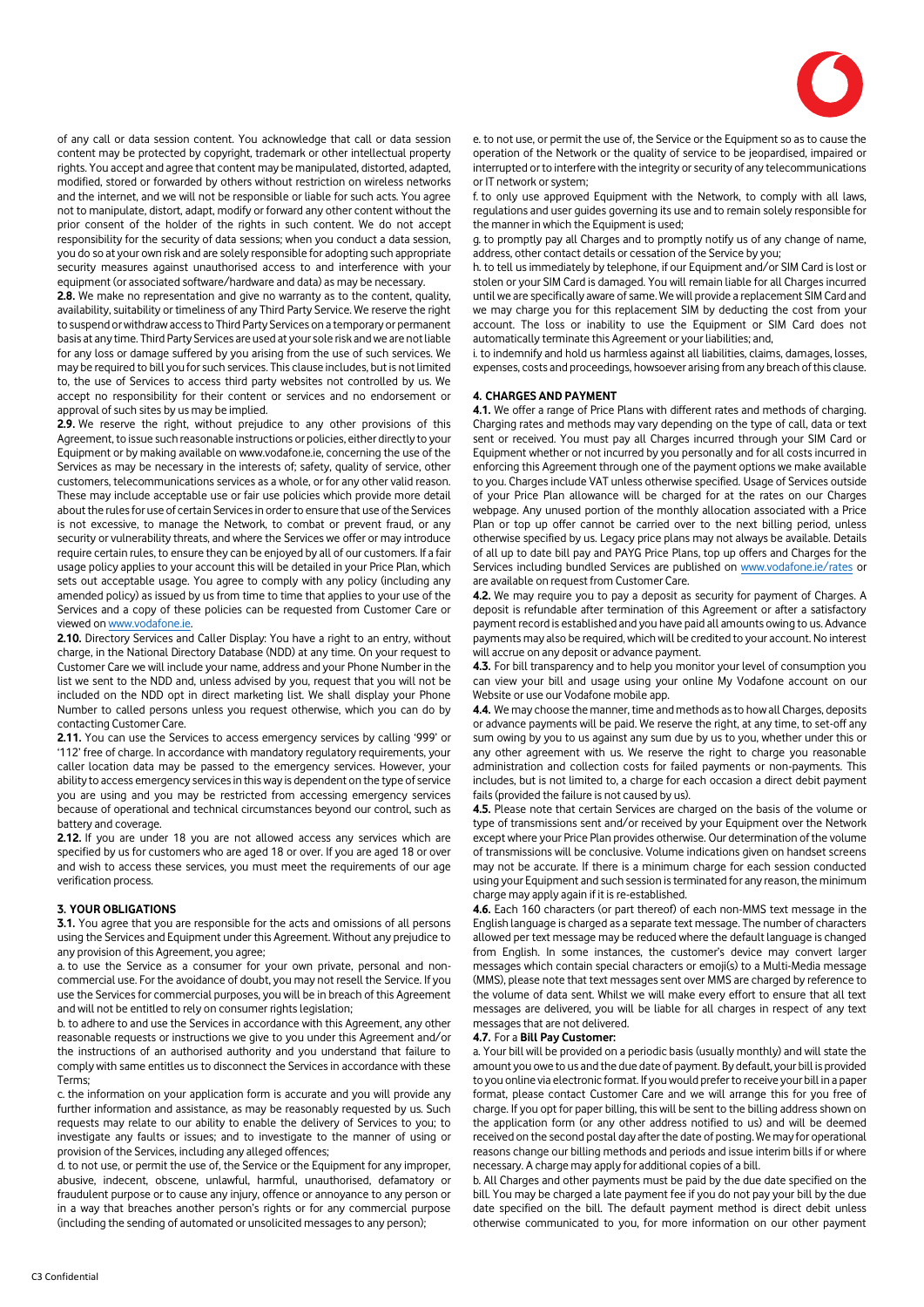

#### methods go t[o https://n.vodafone.ie/support/bill-pay-hub/bill-pay/paying-your](https://n.vodafone.ie/support/bill-pay-hub/bill-pay/paying-your-bill.html)[bill.html](https://n.vodafone.ie/support/bill-pay-hub/bill-pay/paying-your-bill.html)

c. We charge for your price plan in advance but cannot do this for usage of the Services. Therefore, on your bill, the service charges are for the upcoming month and the usage charges are for the month just passed.

#### **4.8.** For a **PAYG customer:**

a. You can pay for Services on a prepay basis by purchasing top up credit which you can then add to your account. The amounts you are charged will be calculated in accordance with your PAYG price plan which applies along with any top up offer selected by you. You can purchase credit using any of the methods made available by us from time to time and may thereafter use the service for a period of 6 months. Where all credit has been used you will not be able to send texts, use mobile data or make calls (with the exception of calls to the emergency services).

b. Some independent retailers may apply a surcharge to credit sold in their stores. We do not control the price at which credit is sold by independent third parties and any surcharge is at the discretion of such third party.

c. A minimum level of credit (as specified by us from time to time) must be applied to your account every 6 months or at such intervals as we may specify from time to time failing which you will not be able to send texts, use mobile data or make calls (please refer to our Website for details). All unused credit will be carried forward at the time credit is applied to your account provided the minimum required level of credit has been applied to your account at least once during the specified interval. You may continue to receive calls and texts for a period of 8 months (or such other period as we may advise from time to time) following the date on which credit is last applied to your account. If the Equipment remains inactive or no credit is applied for a total period of 8 months or such other period as we may advise, all unused credit will be lost and your Phone Number will be disconnected from the Network.

d. Top up codes for credit must be activated within 2 years of the issue date. After this period, it will not be possible to redeem any credit associated with the code.

e. Please note that delays may occur in charging for certain text messaging services. This may result in an immediate reduction in your credit when credit is next applied to the account.

# **5. ROAMING AND INTERNATIONAL CALLS**

You may use the service while located outside the Republic of Ireland. However, access to local networks will depend upon the arrangements between local Network Operators and us. Special charges will apply to such use of the Services outside of the Republic of Ireland. The terms and conditions which apply to roaming can be consulted on our Website at [www.vodafone.ie/roaming.](http://www.vodafone.ie/roaming) Under EU Roaming Regulations, you can use your monthly domestic allocation of minutes/data/texts while roaming in the EU in the same way you use the allocation domestically. A fair use threshold may apply. For any other destination the monthly allocations cannot be used while roaming.

#### **6. RESTRICTIONS ON NUMBERS, EQUIPMENT AND SIM CARD**

**6.1.** You do not own the Phone Number we provide you with as part of the Services. We reserve the right at any time to alter or replace a mobile Phone Number allocated to you or any other name, code or number whatsoever associated with the Service.

**6.2.** We shall issue you with, and license you to use a SIM Card to access the Services and for no other purpose, on the condition that the SIM Card shall remain our property and shall be returned to us upon request. We may charge you for the cost of checking, repairing or replacing a SIM Card.

**6.3.** Our Equipment is locked to the Vodafone Network and you are restricted from using the Equipment on any other network (unless you are roaming). Should you wish to use the Equipment on any other network you must meet certain conditions (and a charge may apply) before we can supply you with an unlocking code. If you are a Bill Pay Customer who has purchased Equipment from us, all Equipment will remain our property and we are not obliged to release the Equipment (other than the Sim Card which will remain our property) and provide an unlock code to you until you have been connected for at least 12 months, or you have spent at least €200 on your account, and you must have no outstanding balance on your account. If you are a PAYG Customer who has purchased Equipment from us; your first unlock code will be provided if you top up by more than  $\epsilon$ 127 in the previous 12 months. Increased top up amounts are required for second and third unlock codes within a 12 month period. You must not permit the Equipment to be unlocked from the Vodafone Network by anyone other than us or the manufacturer. Please se[e https://nac.vodafone.ie/](https://nac.vodafone.ie/) or contact Customer Care for further information on unlocking the Equipment.

**6.4.** Where we supply you with goods; we have a legal obligation to supply goods that conform with this contract.

# **7. NUMBER PORTING (Switching Network Operators)**

**7.1.** If you are transferring your number to the Vodafone Network from, or transferring your number from the Vodafone Network to, another mobile Network Operator ("Port") you will have to comply with the Porting requirements of your current mobile Network Operator (the "Donor Operator") and our Porting

requirements. Porting away from us will be treated as a termination of this Agreement. We do not warrant, represent or guarantee that any equipment will function or operate on any other Network Operator's telecommunications network.

**7.2.** Persons wishing to Port to the Vodafone Network are subject to the following terms and conditions ("Our Porting Requirements"):

a. You warrant and represent that you are the account holder, principal user or authorised representative (this includes the account holder for Bill Pay customers, or the principal user of the account for PAYG) on the Donor Operator records to instruct us to Port.

b. We may vary the Porting requirements from time to time. If this Agreement has been signed and a later Porting date has been requested, the service and your obligations pursuant to this Agreement will not commence until the selected Porting date.

c. If you wish to Port to us, you must complete the application form or the online Porting process. Ports may be requested up to 30 days in advance of the required Porting date.

d. You cannot withdraw your instruction to Port once the Porting process has commenced. Ports may be cancelled (prior to commencement of Porting process only) by requesting the cancellation in the same manner that the Port was originally requested (e.g. if you request in store you must return to the same store to cancel it). The status of the Port at the time of cancellation will determine the inter-operator processes and the ability to cancel.

e. Subject to the below, your request to Port is formal notice on the Donor Operator of your termination of your agreement for mobile telephony services with them (if any).

#### **7.3.** You acknowledge that:

a. only your Phone Number will be Ported;

b. services offered by your Donor Operator will not necessarily be transferred or available on the Vodafone Network, this will include the loss of voicemail messages, SMS messages, data or facsimile services;

c. you will lose all credit and allowances in your account immediately on the Port being completed. In the event of switching, you are entitled to a refund, on request to us, of any remaining credit that you have put on your account. An administration fee as set out in Charges may apply to the processing of this refund;

d. you may have outstanding contractual obligations including outstanding bills and/ or termination charges owed to your Donor Operator, and you remain liable and responsible for these;

e. you may need to get SIM security or network locking functions removed by your Donor Operator or get new equipment;

f. your existing handset may not be type-approved on the Vodafone Network and performance or functionality may vary as a result of this, certain settings may require updating.

g. for multi-line ports you or your authorised representative may be contacted by the Donor Operator seeking to confirm that the port is authorised.

#### **7.4.** Ports may be rejected if

a. information you provide is incorrect, inaccurate, false, misleading or does not match the data held by your Donor Operator;

b. the Phone Number in your possession has been reported lost or stolen;

c. your Phone Number has been returned to the pool of available Phone Number's following cessation of use; or,

d. if you give fraudulent, false or misleading information you acknowledge that you will be personally liable and responsible for such information and you may, in appropriate cases, be referred to the lawful authorities for prosecution.

**7.5.** We do not warrant, represent or undertake that your Phone Number will be Ported within any specified timeframe or at all, however, we will endeavour to Port your Phone Number within the shortest possible time on the date we have agreed and in any case within 1 working day of same. Please contact us in the event of Porting delay and we will deal with your query, and advise on any potential compensation or refund arrangements, in accordance with procedures set out in our Code of Practice

**7.6.** During the Port process there may be a period of outage of your mobile service and/or any related or ancillary services. We will not be liable or responsible for any damage, loss, costs or expenses or other liability in contract or otherwise direct or indirect incurred as a result thereof. This does not affect your statutory rights.

## **8. DATA PROTECTION: HOW WE MAY USE YOUR INFORMATION AND PERSONAL DETAILS**

**8.1.** This section is in conjunction with our Privacy Policy, which is in addition to and forms part of these Terms and Conditions, and is available on [www.vodafone.ie/aboutus/privacy.](http://www.vodafone.ie/aboutus/privacy)

**8.2.** We will comply with all of our legal obligations without limitation under the Data Protection Legislation. We will collect and process personal data for legitimate business purposes that are connected with the delivery of the Services to you as set out in our Privacy Policy. By entering this Agreement, you acknowledge that your personal data will be used for the legitimate business purposes of Vodafone as set out in the Privacy Policy and which may include the following: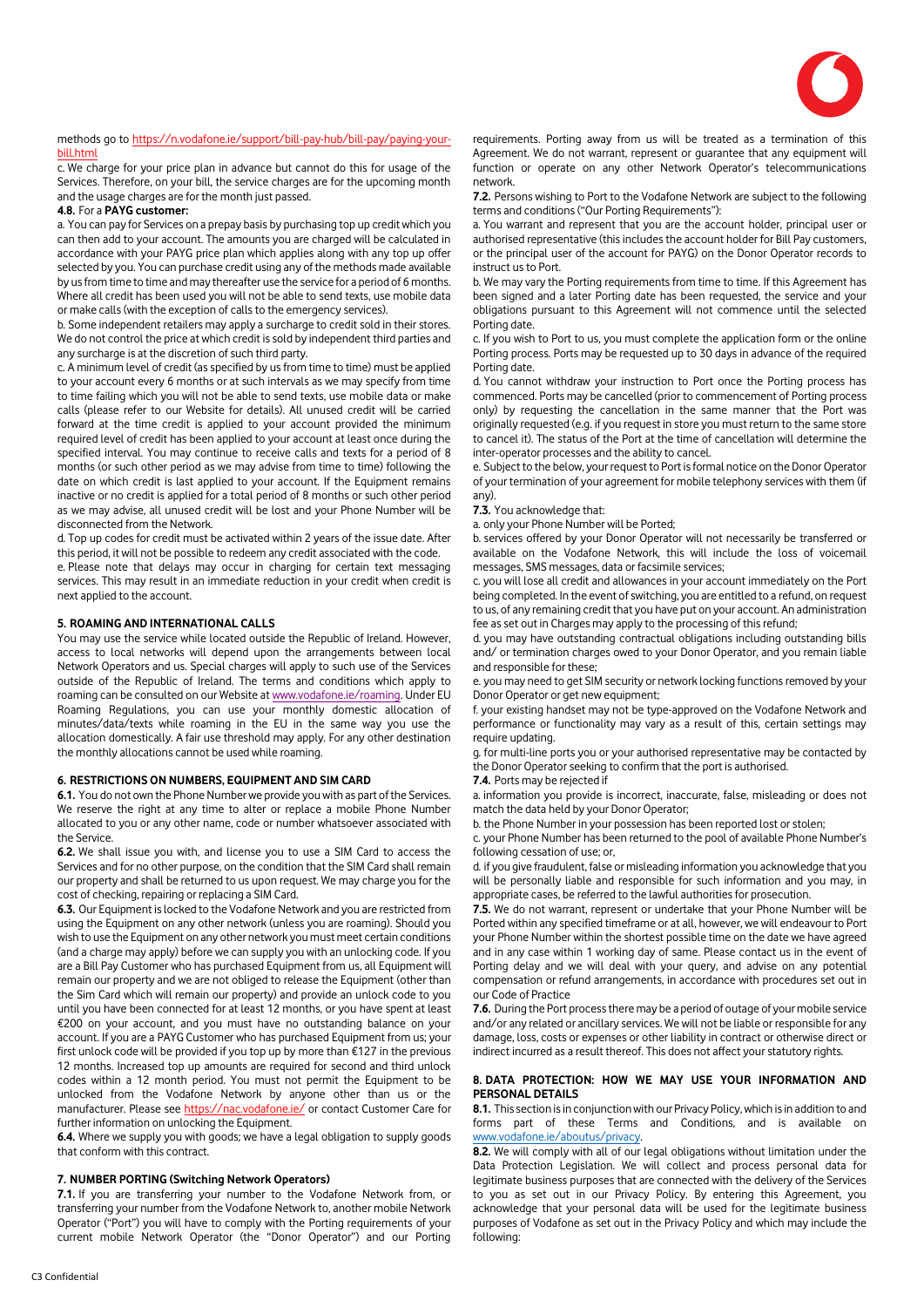

a. processing your application,

b. conducting credit and anti-money laundering checks,

c. supplying you with our products or Services,

d. administering your account,

e. calculating usage, charges and invoicing,

f. customer services and the efficient management of call and traffic data. monitoring and recording calls to or from our Customer Care support service for training and quality purposes,

g. Customer record purposes and in order to track reported problems;

h. to prevent, detect and investigate fraud or any other criminal activity;

i. to investigate improper use of the Services or the Network; or

j. to review aggregate usage behaviour on the network and billing history for pricing, statistical and Customer service purposes.

**8.3.** The use of your information for purposes other than those outlined in this Agreement will be subject to your consent as given in your Customer Acceptance Form and your authorisation. If you wish to change your marketing preferences or advance data preferences at any time, please do so by contacting us at 1800 200 234 or log ont[o www.vodafone.ie.](http://www.vodafone.ie/)

**8.4.** Personal data will be retained for a reasonable period in a secure environment in accordance with our legislative obligations under the Data Protection Legislation.

**8.5.** Vodafone may find it necessary to disclose certain Customer information to its group companies, other Network Operators and Vodafone's agents and also to third parties as described in our Privacy Policy.

**8.6.** Vodafone will respect your rights (as defined by Data Protection Legislation). If you wish to exercise your rights, please visit <https://n.vodafone.ie/aboutus/privacy-cookies.html>

**8.7.** Vodafone, will as part of any dispute resolution process, between itself and you, disclose such personal data as it deems reasonable and necessary, to the arbitrator/mediator in confidence.

**8.8.** We may in certain limited circumstances disclose certain information regarding the accounts of Customers who are under the age of 18 years to the parents or guardians of such Customers who have registered with us for this purpose and who comply with the verification procedures specified by us. However, we may at our absolute discretion refuse to disclose any such information to any person in the event that we are not satisfied that the person requesting the information is the person who has registered with Vodafone for this purpose.

**8.9.** If you are not registered with us, we shall not provide you with any statements in relation to your account or records of calls made or received in the normal course of the Service.

#### **9. SUSPENSION**

**9.1.** We may immediately, without notice, suspend or terminate the Service wholly or partially for any valid reason, including without limitation, where:

a. you do not comply with, or we in our reasonable opinion consider that you are not complying with, the terms of this Agreement;

b. you breach any provision of the "Your Obligations" section;

c. you engage in any activity (or permit any activity) which we, in our sole discretion determine or consider (a) to be contrary to this Agreement, existing legislation or regulations applicable to provision of the Service or (b) is or is likely to have an adverse impact on the quality of the service or the integrity of the Network. Such activities may include (but are not limited to) using the service to make calls to or from any mobile gateway, 'SIM box' or similar or related devices;

d. you fail to pay us any monies due under this Agreement or any other agreement with us on the due date specified in any bill or we reasonably believe that you are, or will be, unable to comply with payment obligations, or represent a credit risk as may be determined by us from time to time;

e. if the Network requires modification or maintenance or for security or technical reasons it is not possible to provide the Services;

f. we are unable to contact you following reasonable efforts; or

g. for a **PAYG customer** if you choose not to purchase top up credit or make a chargeable use in respect of your account for a period of 8 months; or,

h. if we believe that when you have made a payment towards your account, you have paid or are attempting to pay using stolen or otherwise barred or false debit or credit card or if the debit or credit card transaction is at some time charged back to us. We may remove the bar when we have been paid the amount owing to us.

**9.2.** During any period of service suspension, you will remain liable for all Charges unless we decide otherwise. We reserve the right to reconnect you to the Vodafone Network and to charge a fee for each suspended subscription and/or require revised payment terms (including security payments).

**9.3.** For a **PAYG customer:** Where the Services are suspended, restricted or ended because you have chosen not to purchase top up credit and/or make a chargeable use in respect of your account for a period of 8 months, we reserve the right to provide you with 7 days' notice that you will be disconnected from the Vodafone Network. Where we provide you with 7 days' notice of disconnection any credit held on your account will be immediately lost at the date of disconnection and the Phone Number which we previously provided to you will only be available for a limited quarantine period. Following the end of this quarantine period the Phone

Number will no longer be available to you and will be recycled. If you wish to reconnect the number within this period, you must contact Vodafone customer care and request this. Following the reconnection, the number must be topped up within 14 days, or it will be disconnected again.

# **10. TERMINATION**

**10.1.** For a **PAYG Customer:** this Agreement may be terminated by either party by giving notice or on the completion of the Porting process. You can also end the Agreement by not using the Services and choosing not to top up your account at any stage in accordance with section 9.3.

**10.2.** For a **Bill Pay Customer:** this Agreement may be terminated by either party by giving at least 30 days' notice or on the completion of the Porting process subject to the following:

a. If you terminate this Agreement or Port during your Minimum Term, you will have to pay an Early Termination Fee.

b. Where the Agreement is terminated all charges will continue to accrue and be payable until the date of termination, depending on the circumstances. In certain circumstances we may become aware of outstanding charges after the date of the bill issued on termination (e.g. roaming charges that are subsequently advised to us by our roaming partners), in these circumstances, we will be entitled to raise subsequent bills and you will be obliged to discharge all such bills by the due date specified on the bills; and,

c. If you Port from our service, you accept that usage charges for the immediate billing period prior to Porting out will be applicable, plus any other relevant charges or outstanding amounts on your account.

**10.3.** Aside from any other provision contained in this Agreement, we may, by written notice, terminate this Agreement with effect from the date set out in the notice, and cease to provide the service, where:

a. there is a failure by you to observe or perform any term or obligation set out in these Terms, this Agreement or any relevant law;

b. you fail to rectify the reason which has given rise to a suspension of the Service under our Suspension Clause, within 14 days of the suspension being imposed; c. you supply us at any time with false, inaccurate or misleading information;

d. you are adjudicated bankrupt, become insolvent or make any composition or arrangement with or assignment for the benefit of creditors; or,

e. if for any reason we are unable to provide the Service.

**10.4.** If we terminate the Agreement under clause 10.3., other than clause 10.3.e, during the Minimum Term, you will have to pay the Early Termination Fee.

**10.5.** Where you have a right to terminate this Agreement before the end of any applicable Minimum Term pursuant to EU or national law, you will not have to pay an Early Termination Fee or any charge other than a charge for retained subsidised terminal equipment Equipment. Where you end the Agreement and choose to retain subsidised terminal Equipment bundled at the moment of contract conclusion any charge due shall not exceed its pro rata temporis value as agreed at the moment of the conclusion of the contract or the remaining part of the service fee until the end of the contract, whichever is the smaller.

**10.6.** Upon suspension or termination of the Agreement, we will disconnect your SIM Card from the Vodafone Network.

**10.7.** Services are supplied for domestic use in the Republic of Ireland. We will monitor the use of any newly activated SIM Cards on the Vodafone Network to ensure the SIM Cards are being used in Ireland. In circumstances where there is no usage in Ireland following activation, we reserve the right to deactivate the SIM Card without further notice.

#### **11. LIABILITY**

**11.1.** We will exercise such reasonable skill and care in the provision of the service as may be expected of a reasonably competent mobile telecommunications Network Operator. Except as expressly stated in this Agreement, all conditions, terms, warranties and representations (whether express or implied by law) in relation to the provision of the Service are excluded to the fullest extent permitted by the applicable law. As you are a consumer, the terms of your Agreement will not affect any statutory rights which you may have under any law and which we cannot limit or exclude under any contract or agreement with you.

**11.2.** We will have no liability to you (or to anyone claiming through you) for any direct or indirect or consequential loss suffered (whether or not foreseen or foreseeable), including loss of profit, or loss of goodwill for any reason. Scenarios where this applies include, but are not limited to, the following:

a. failure, interruption, delay, suspension or restriction in providing the Service which is due to any act of God, civil commotion, pandemic or epidemic, government control restrictions or prohibitions, any other act or omission of any public or regulatory authority (whether local, national, international or supranational), an act of default of any supplier, agent or other person, strikes, work stoppages or labour disputes or any other cause whatsoever which is beyond the reasonable control of Vodafone or any other Service issue or cause whatsoever;

b. any unlawful or unauthorised use of or access to the Network, service or Equipment by you or third parties;

c. any claim arising out of any act or omission by you, your servants, or agents, or arising out of any reliance placed by such persons on content;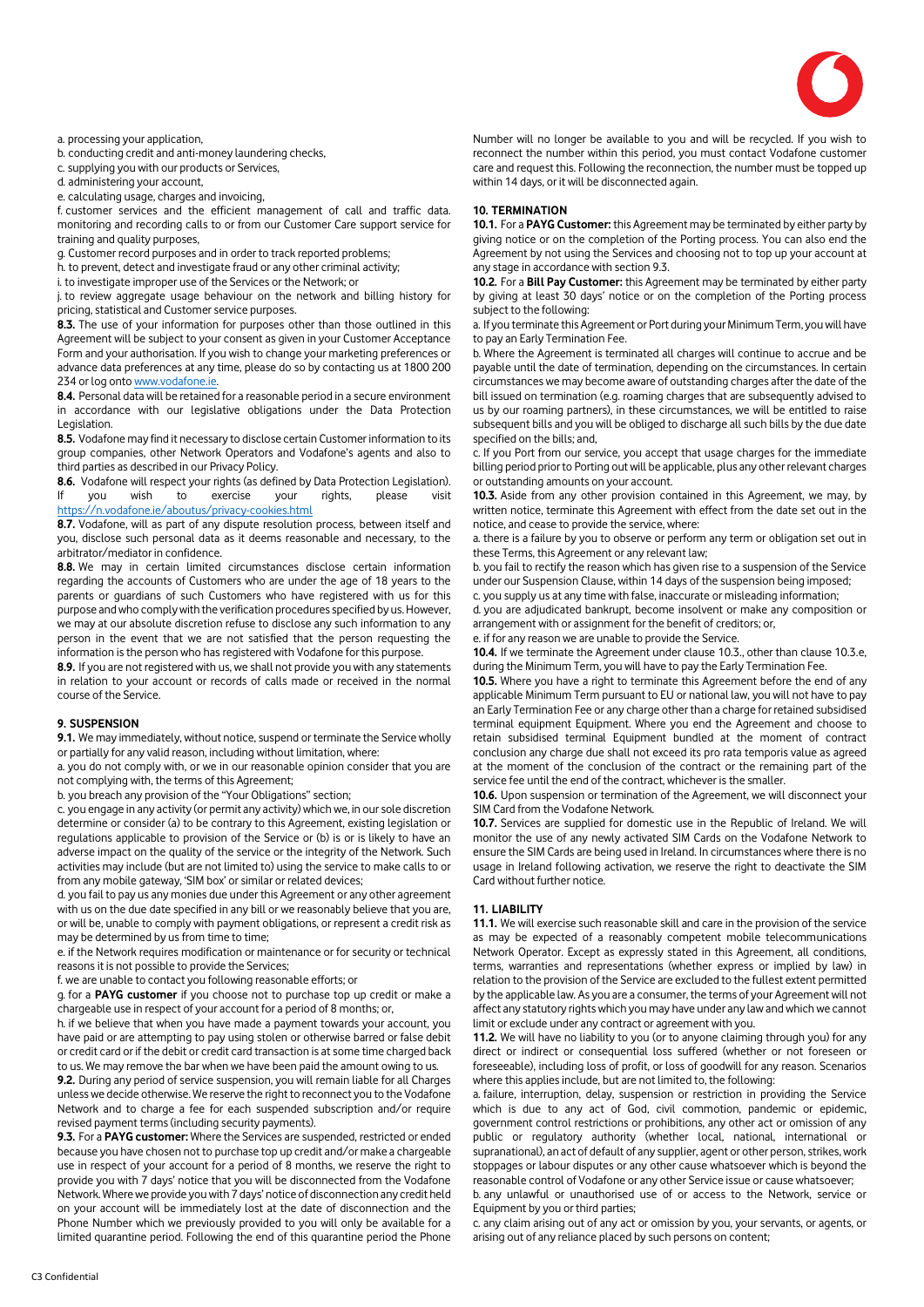

d. any valid suspension of the service or termination of the Agreement;

e. any claim arising in relation to the provision (or non-provision), maintenance or use of telecommunications lines, channels, equipment, networks or services or arising out of transmissions being dropped or connections being lost for any reason; or,

f. any loss, theft or malfunction of the SIM Card or Equipment.

**11.3.** We will not be liable for any indirect or consequential loss or damage whatsoever (whether it is foreseen or unforeseen) including but not limited to loss of profits, data, revenue, business, anticipated savings, or goodwill. Nothing in these terms will have the effect of excluding or limiting the liability of Vodafone for death or personal injury resulting solely from its act or omission. Otherwise, any liability we have to you under this Agreement will not exceed the sum of €2,000 per claim. **11.4.** We will not be liable for the effects upon you, or upon any electronic or radio systems in equipment, vehicles or aircraft in your vicinity, of any emissions or transmissions to, from, through or by the Vodafone Network and/or the equipment.

**11.5.** We accept no liability whatsoever for; (i) any product or service advertised or promoted, offered or sold by third party service providers for use on the Network or otherwise, including any mobile phone or device used in conjunction with the service, or; (ii) any omissions and/or errors which may be included in any marketing communications in this regard.

# **12. CUSTOMER SUPPORT, MAINTENANCE, CODE OF PRACTICE AND COMPLAINTS**

**12.1.** The various customer support and maintenance services provided by us change from time to time but details of the most up-to-date services are available a[t www.vodafone.ie/contactus/](http://www.vodafone.ie/contactus/) or by contacting Customer Care.

**12.2.** If you are a customer with special needs (for example an elderly or disabled customer) we can provide you with Services and products for your needs. We can also provide you with information material in other formats, such as braille, audio or large print. You can also view our accessibility statement at www.vodafone.ie/accessibility.

**12.3.** If you are unhappy about the Services or if you wish to raise a dispute with us in relation to anything in this Agreement, contact Customer Care or log onto [www.vodafone.ie/aboutus/code/custcare/escalation](http://www.vodafone.ie/aboutus/code/custcare/escalation) for detail on procedures. Our Code of Practice contains lots of information; including information on our complaints procedures, on the settlement of disputes and on how to request a refund or compensation from us for failures by us to meet contracted service quality levels or, where applicable, in the case of security incidents, threats and vulnerabilities. It also provides information on accessing the EU online dispute resolution platform. If, at the end of the complaints process, you feel your complaint has not been properly addressed, you can contact the Commission for Communications Regulation a[t www.comreg.ie.](http://www.comreg.ie/) 

# **13. GENERAL**

**13.1.** If we need to send you notices under this Agreement, we will send them to you by phone, post, email, SMS, via any Vodafone application that you are using as part of the Services or by uploading them to www.vodafone.ie. We will use the contact details you have provided to us and you must tell us about any changes to your contact details. We will treat any notices we send you by post, email or SMS text as having been received by you within a reasonable amount of time after we send them. We will treat any notices we make vi[a www.vodafone.ie](http://www.vodafone.ie/) or any Vodafone application that you are using as part of the Services as having been notified to you from the date of publication.

**13.2.** This Agreement is governed by Irish law and subject to the jurisdiction of the Irish Courts. Any reference to any legislative act or provision will, unless the context otherwise requires, be considered as a reference to such act or provision as amended, re-enacted or replaced. Where we exercise any of our powers under this Agreement, such exercise will not prejudice or affect the exercise of any other right or remedy which may be available to us.

**13.3.** This Agreement is the complete agreement between you and us. Any provisions of this Agreement which are intended by their nature to continue, or to come into effect after termination or suspension, will survive termination or suspension of this Agreement and continue in full force and effect. If any of the terms of this Agreement are not valid or enforceable this will not affect the other terms. We may replace any term of this Agreement that is not valid with a similar term that is. Any waiver, concession or extra time we allow you is limited to the specific circumstances and case in which it was given and does not affect our rights under the Agreement in any other way.

## **14. DEFINITIONS**

**Additional Services**: optional services which are provided by third parties and/or Vodafone which are charged in addition to your bundle allowance and out-ofbundle services and which may be cancelled at any time.

**Agreement:** the agreement between you and us comprising the Terms, along with the terms of any of the following which may be applicable; (a) your application form (b) our Privacy Policy (c) any service specific terms and conditions which relate to specific services chosen by you, (d) your Welcome Letter, (e) your Price Plan,

#### and/or (f) promotions.

**Authorised Contact:** an individual that you can choose to appoint as your agent to deal with Vodafone on your behalf. They will have full access to your account, including access to all personal and account information, including Customer Information, relating to all services being used on your account and will be able to enter into agreements on your behalf.

**Bill Pay Customer:** a customer who receives periodic bills for use of the Service.

**Calls:** a transmission made over the Network for the purpose of communicating a voice or data message (which includes, without limitation, short text messages, multi-media messages, and usage of Data Sessions).

**Charges:** the charges for the Services, whether Bill Pay or PAYG, as published on [www.vodafone.ie/rates,](http://www.vodafone.ie/rates) including, but not limited to, connection charges, monthly rental or price plan charges, Call charges, any applicable additional usage charges calculated according to the rates prevailing from time to time, administrative charges and charges for Third Party Services which the Customer may choose to receive.

**Code of Practice:** sets out important information on our customer procedures and can be viewed at https://n.vodafone.ie/aboutus/code.html

**Customer** the individual or entity who accepts these terms and conditions, and, where applicable, who uses the Service and/or signs the application form and remains an active Customer on the Network, or any person reasonably appearing to us to be acting with such individual's or entity's authority.

**Customer Care:** the customer support and care channels which we offer to you, which can be viewed o[n www.vodafone.ie/support.](http://www.vodafone.ie/support) Bill Pay Customers can also call 1907 and PAYG Customers can call 1747.

**Customer Information:** all content, including any data, information, video, graphics, sound, music, photographs, software and any other materials (in whatever form) transmitted, published, disseminated, distributed or otherwise made available by or on behalf of you, via email, website or otherwise, using the **Services** 

**Data Protection Legislation:** Regulation (EU) 2016/679 on the protection of natural persons with regard to the processing of personal data and on the free movement of such data (the GDPR), the Data Protection Acts 1988 and 2018, any other relevant data protection and privacy law and any amendment, replacement or supplement thereto, from time to time.

**Data Sessions**: a connection to the internet or mobile internet established using GPRS, 3G/4G/5G/UMTS, or other technology made available over the Network.

**Early Termination Fee:** The sum of your monthly recurring Price Plan charge for the amount of time remaining on your Minimum Term.

**End-User:** an individual, who may be using services under your account, who you can choose to appoint to your account in order for them to view certain information about their service usage on your account.

**Equipment** any Vodafone supplied or Third Party equipment as required for the supply and use of the Services and provided to you by us for such purposes; it means, unless otherwise specified, the handset or other terminal or modem (e.g. PDA/dongle for mobile broadband), the Vodafone Mobile SIM Card and/or any other equipment which is provided by Vodafone Mobile to the Customer pursuant to this Agreement in connection with the Services.

**EU Roaming Regulations:** Roaming Regulation 2012 (EU) No 531/2012 as amended.

**Minimum Term:** the minimum period for the supply of the Services, such period to be as specified on your application form, Welcome Letter or as specified in the service specific terms and conditions commencing on the commencement date unless otherwise agreed between the parties.

**Network: a**ll of the Vodafone and other mobile telecommunications networks and systems used to provide the Services, including all of the cables, exchanges, transmitters, receivers, computer hardware and software, and other equipment and facilities by which the Services are provided (excluding equipment owned or used by the Customer and by other users and Customers of the Services).

**Network Operator:** a licensed mobile telephony service provider.

**PAYG: t**he prepaid "Pay As You Go" Vodafone service whereby the Customer pays for usage of the Services in advance.

PAYG Customer: a customer who pays for their access to and use of the Services in advance via credit.

**Phone Number:** Mobile Station International Subscriber Directory Number (MSISDN) - the unique mobile phone number programmed into a SIM card.

**Port/Porting/Ported:** transfer of a Phone Number for use from one network to another network.

**Price Plan:** the price plans made available by us for Services chosen by you.

**Privacy Policy:** our privacy policy which can be viewed on [www.vodafone.ie/aboutus/privacy.](http://www.vodafone.ie/aboutus/privacy)

**Roam / Roaming:** a Service which allows you to use the Equipment on other Network Operator's networks, usually outside the Republic of Ireland, subject to the EU Roaming Regulations.

**Service(s):** means any service that we provide to you under this Agreement. It may include any or all (as the case may be) of the following services: airtime service enabling access the Network (allowing you to make or receive calls and messages and to send and receive data) and any Additional Services we agree to provide to